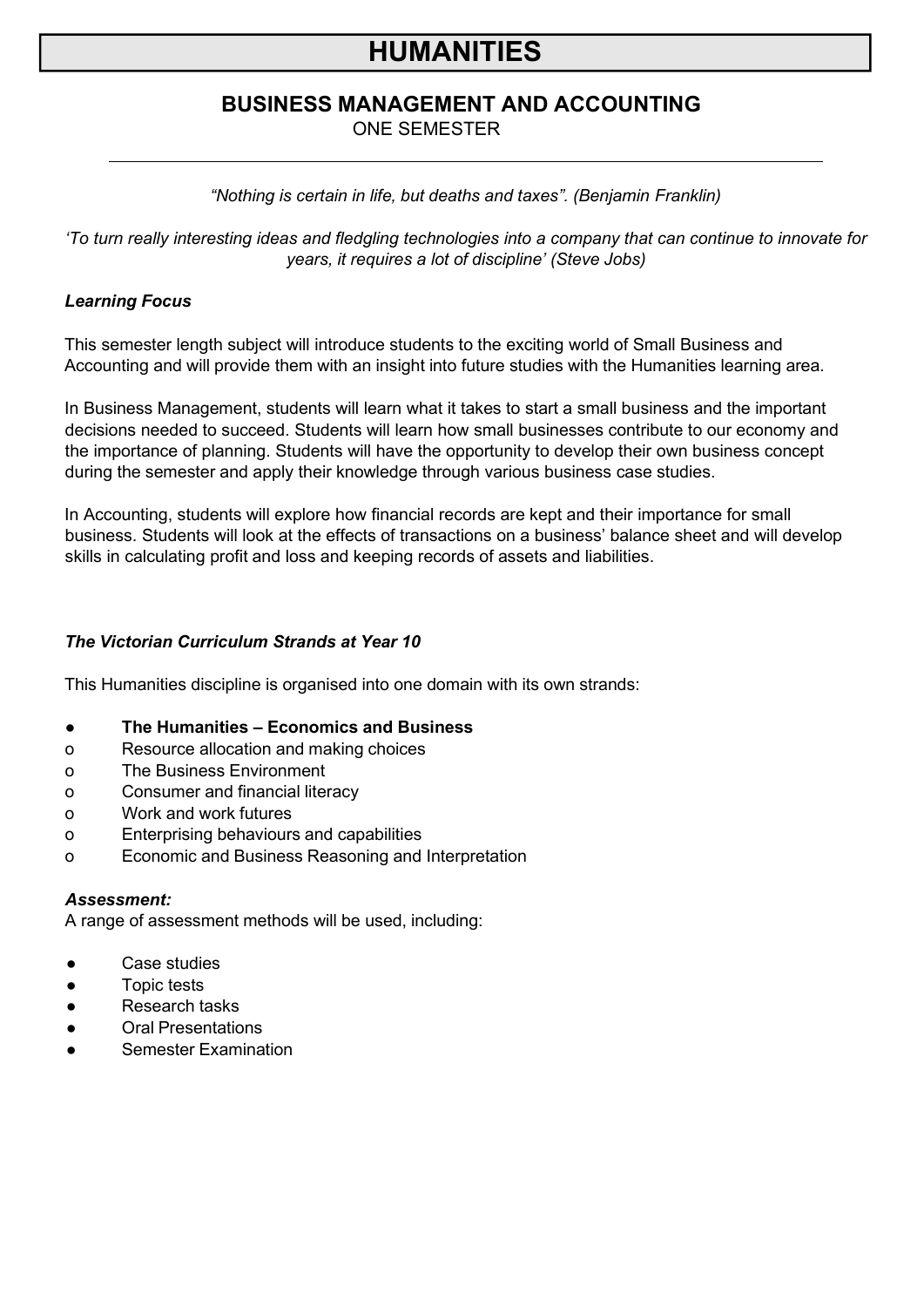# **HUMANITIES**

# **HISTORY**

## ONE SEMESTER

#### *Learning Focus*

Students will investigate how Australia developed in terms of social, political, and cultural structures and traditions. They learn about the increasing global interconnections in the twentieth century. They discover that history is not only narrative, but also a means of participating in the broader society.

## *Excursion:*

To the Jewish Holocaust Museum, as part of students' studies on World War Two.

## **The Victorian Curriculum Strands at Year 10**

The Humanities discipline is organised into one domain with its own strands:

- The Humanities History
- Historical Concepts and Skills
- Historical Knowledge
	- Australian history of the 20<sup>th</sup> Century significant events after World War 1
		- o The Great Depression
		- o The Roaring Twenties
		- o Treaty of Versailles
		- o Causes of World War II Rise of Fascism & Communism
	- World War II
	- The American Civil Rights Movement
	- The Australian Aboriginal Movement
- Freedom Rights
- Mabo
- Land Rights
	- The Globalising World *students choose one of:*
- *Popular culture*
- *The Environment movement*
- *Migration experiences*
- *Political Crisis*

#### *Assessment:*

A range of assessment methods will be used, including:

- Film reviews
- Tests
- Source Analysis
- Multimedia presentation
- Essay
- Examination